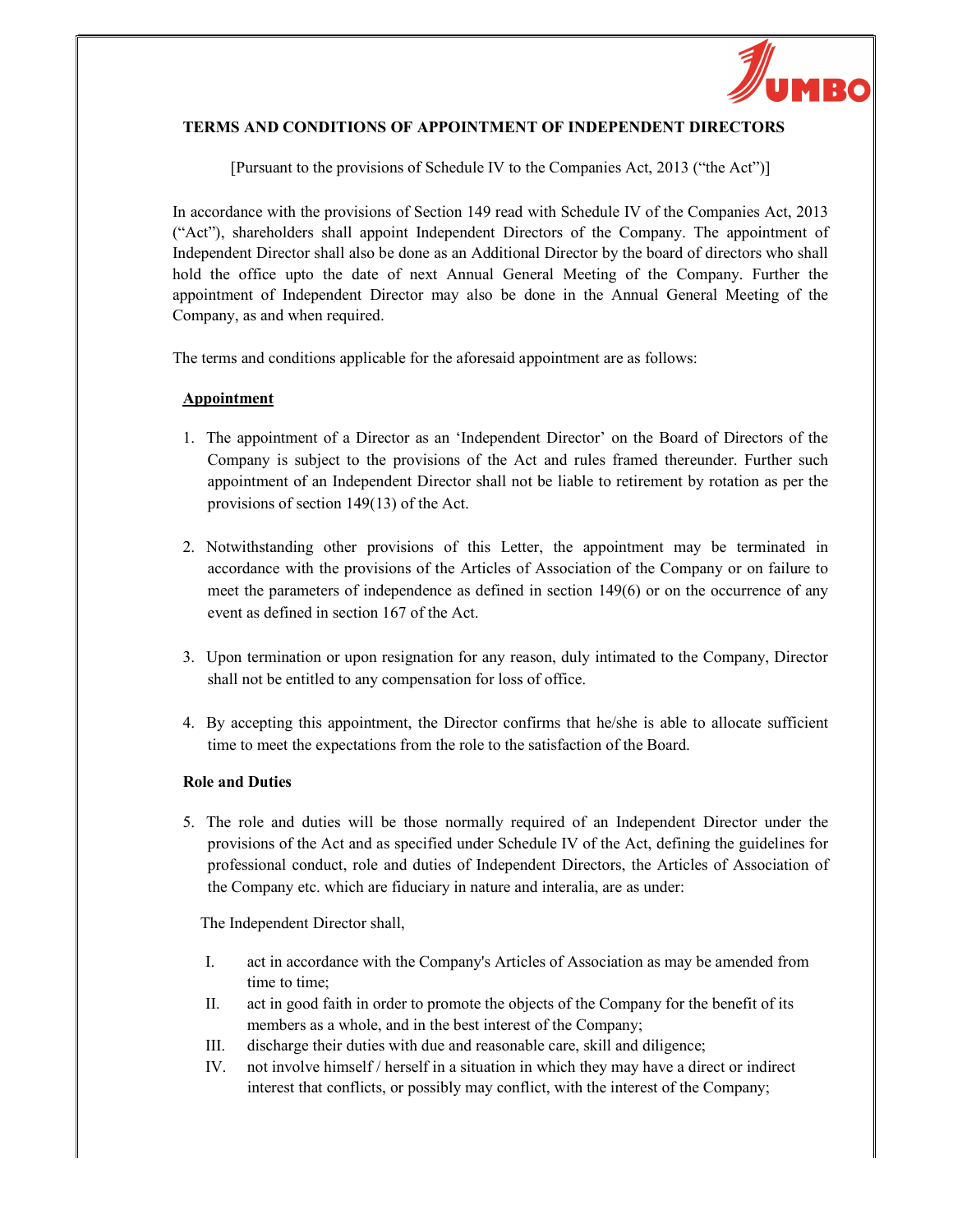

- V. not achieve or attempt to achieve any undue gain or advantage either to self or to their relatives, partners or associates;
- VI. not assign his/her office as Director and any assignments so made shall be void.

The Board of Directors of the Company ("Board") has constituted the following committees to discharge the delegated functions as provided under the Act or otherwise:

- a. Audit Committee;
- b. Nomination and Remuneration Committee;
- c. Corporate Social Responsibility Committee.

The constitution of the aforementioned Committees ("Committee") is decided by the Board at its meeting. Whenever such committees are constituted / reconstituted, Independent Directors, subject to their consent at the time of appointment, may be expected to be a member and attend the meetings of one or more of the Committees.

Independent Directors are expected to attend:

- a. Regular Board / relevant Committee meetings and ensure that they have read and understood the contents of all the documents and information provided to them in relation to each Board of Directors / Committee meetings and pursue such additional enquiries as they consider necessary and appropriate to be informed with respect to the Company's financial and operational performance;
- b. The annual general meeting of the Company;
- c. Such other programs / meetings as may be decided by the Board.

## Status of Appointment

6. The Independent Director shall not be an employee of the Company and this letter shall not constitute a contract of employment. Independent Director will be paid such remuneration by way of sitting fees for attending meetings of the Board and its Committees as may be decided by the Board.

#### Reimbursement of Expenses

7. In addition to the remuneration described above, the Company will, during the period of appointment, reimburse expenses for participation in the Board or other Committee meetings.

### Evaluation

8. The Board of Directors will carry out an evaluation of the performance of the Independent Directors on an annual basis as per Company's Policy.

### Disclosure of Interest

9. Any material interest that a Director may have in any transaction or arrangement that the Company has entered into should be disclosed not later than when the transaction or arrangement comes up at a Board meeting so that the minutes may record his/her interest appropriately and Company's records are updated. A general notice that he/she is interested in any contract with a